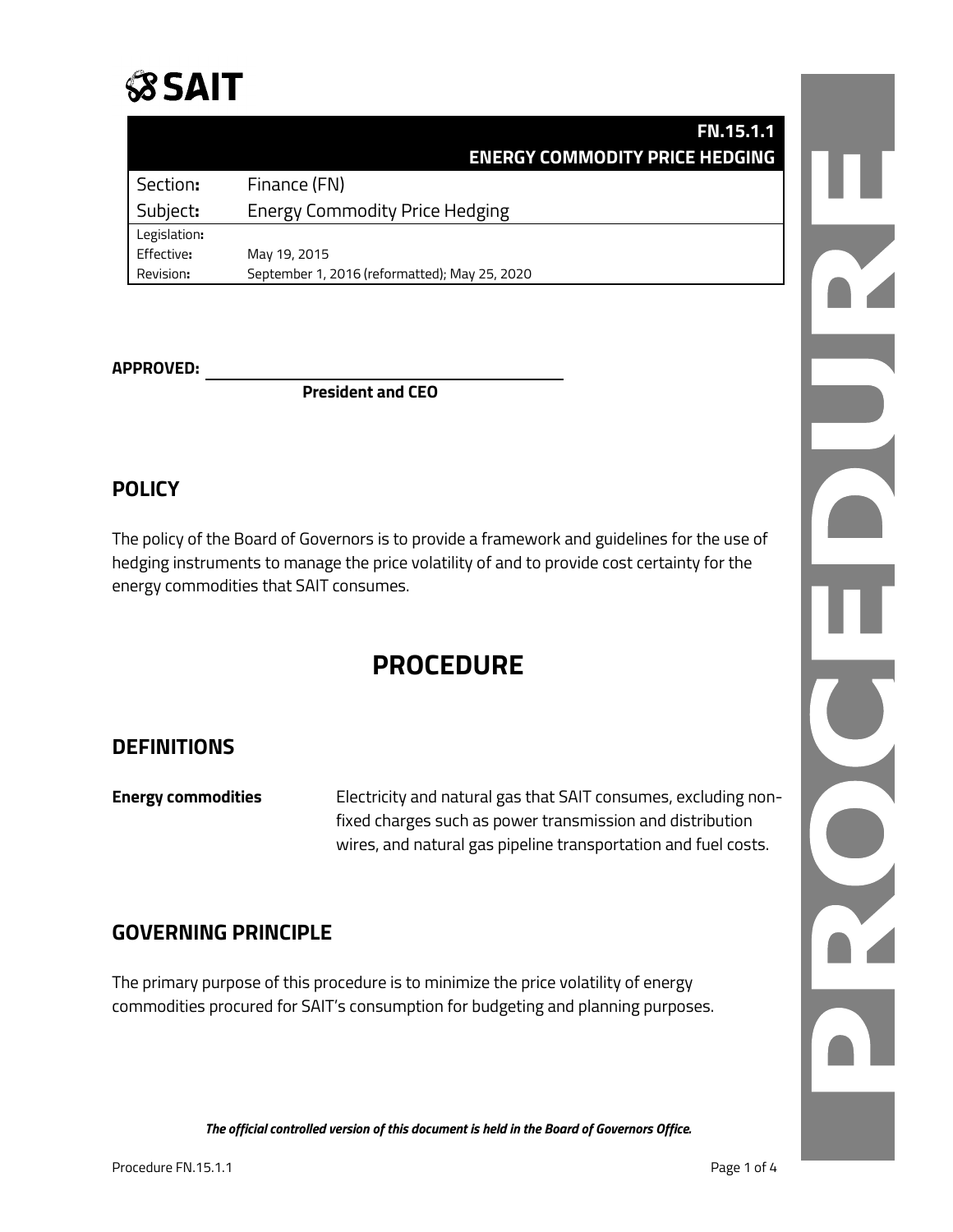

## **PROCEDURE**

#### **A. Hedging Parameters**

1. Electricity

SAIT may enter into a physical contract with a supplier to fix the future price of its electricity consumption requirements utilizing market based Block, Structured Block and Load Following products. The total of all fixed price transactions is subject to the terms and quantities set out in paragraph A.3 of this procedure.

2. Natural Gas

SAIT may enter into a physical contract with a supplier to fix the future price of its natural gas consumption requirements. To provide SAIT with additional flexibility to achieve its hedging objective, SAIT is permitted to enter into:

- a) A financial derivative contract with a counterparty to fix the future price of its natural gas consumption requirements. The total of all fixed price transactions is subject to the terms and quantities set out in paragraph A.3 of this procedure.
- b) An agreement for the storage capacity that does not exceed 300,000 gigajoules and a term of one year.
- 3. Term and Volume Limits
	- a) The term and volume of energy commodities hedged shall not exceed the following limits in relation to the forecasted consumption amounts (excluding electricity fixed price transactions executed under a Load Following agreement as noted in paragraph A.3.c) of this procedure):
		- i) Maximum of 80% of forecasted volume over length of agreement.
	- b) The forecasted consumption amounts shall be determined on a monthly basis. The term of any energy commodity physical supply agreement, related fixed price transaction and financial derivatives shall not exceed five years.
	- c) For electricity Load Following agreements, the volume hedged may equal 100% of the forecasted consumption determined on a monthly basis. However, the minimum variance that may be contracted under this agreement must be at least 20%.

*The official controlled version of this document is held in the Board of Governors Office.*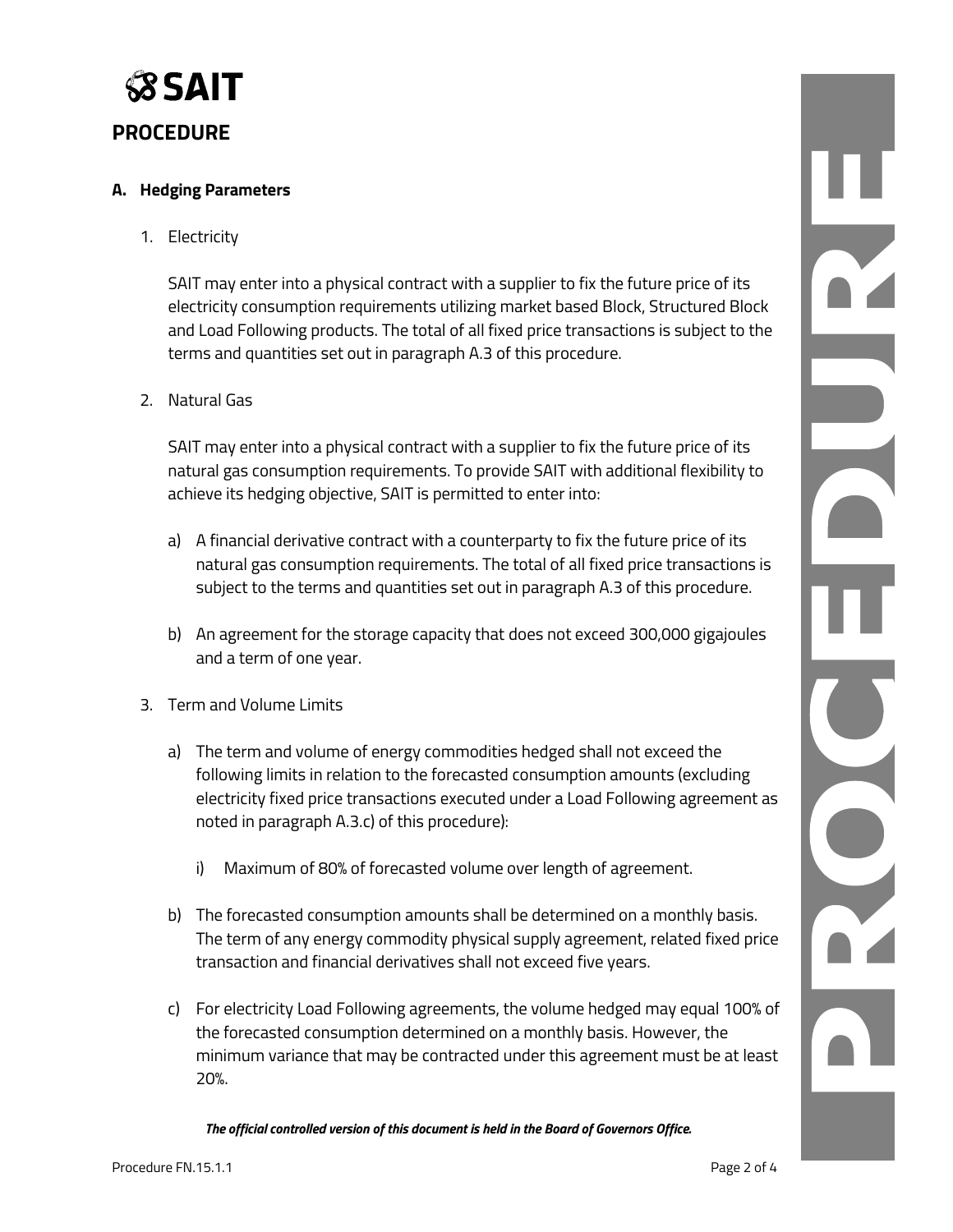

### **B. Counterparty Risks**

1. Counterparty Credit Exposure

SAIT shall mitigate counterparty credit risk by requiring counterparties to meet a minimum credit rating of BBB neutral by Standard & Poors. SAIT's CFO & vice president, corporate services, will perform a credit review of the counterparty prior to entering into a hedge transaction. If the counterparty credit rating is subsequently downgraded below the minimum, SAIT's CFO & vice president, corporate services, will develop an action plan to address SAIT's credit exposure.

2. Derivative Counterparty Termination and Default Exposure

SAIT shall establish an International Swap and Derivative Association Master Agreement with all derivative counterparties to provide reasonable legal protection in the event of termination or default.

#### **D. Competitive Market Pricing**

1. SAIT shall obtain commodity market pricing from a minimum of two reputable sources to ensure competitive market rates are obtained.

### **E. Authorization**

1. The Facilities Management department, in conjunction with the external consultant, shall determine commodity volumes to be hedged and the terms of the agreements. Facilities Management shall provide SAIT's CFO & vice president, corporate services, with the proposed hedging transaction along with the underlying assumptions. The vice president, finance and corporate services, shall review and approve all proposed hedging transactions prior to execution.

#### **F. Policy Exceptions**

1. Any proposed transaction or activity that is outside of this policy and procedure requires the pre-approval of the Audit Committee of the Board of Governors.

*The official controlled version of this document is held in the Board of Governors Office.*